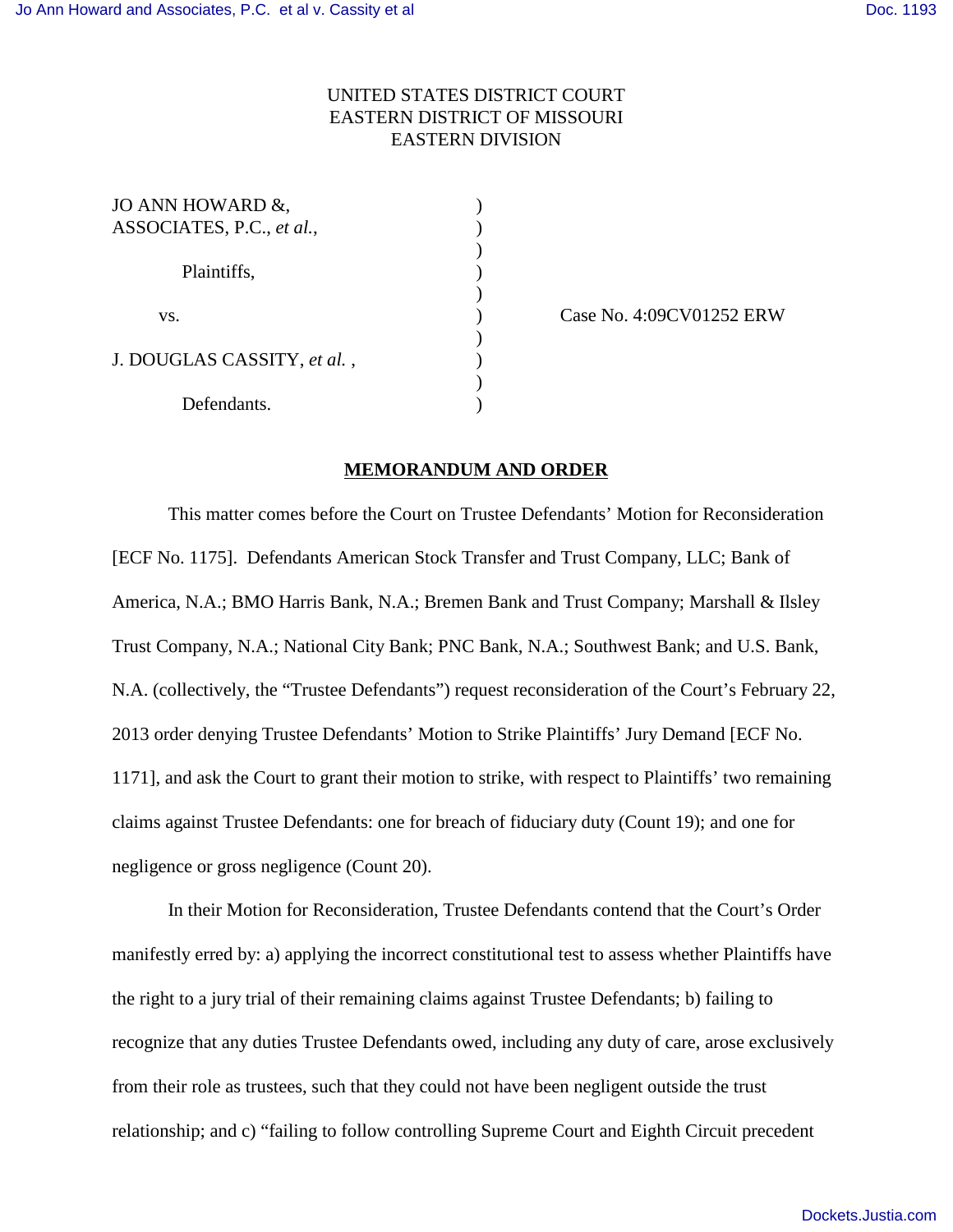recognizing that such claims against trustees are equitable and tried without a jury, as they always have been since the creation of the trust by England's equitable Court of Chancery in the early fifteenth century" [ECF No. 1175 at 1-2]. Trustee Defendants request the opportunity to present oral argument on their motion.

Trustee Defendants argue Plaintiffs' claims against them rest entirely on allegations that Trustee Defendants failed to perform their duties in administering pre-need trusts with the requisite degree of care, skill, and competence during their respective tenures as trustees. They assert the gravamen of the claims is that Trustee Defendants failed to carry out their trustee duties properly, and they argue that all matters related to a trustee's administration of a trust fall exclusively within the jurisdiction of equity, and are accordingly tried to the court, not to a jury. Trustee Defendants further contend that, absent the trust relationship, they did not owe any duties that could give rise to liability in negligence, or under any other theory.

A "motion to reconsider" is not explicitly contemplated by the Federal Rules of Civil Procedure. Typically, courts construe a motion to reconsider as a motion to alter or amend judgment under Federal Rule of Civil Procedure 59(e), or as a motion for relief from a final judgment, order, or proceeding under Fed. R. Civ. P. 60(b). The Court's February 22, 2013 Memorandum and Order cannot be classified as a "judgment," therefore Trustee Defendants' Motion for Reconsideration does not fall within the parameters of Rule 59(e). However, their Motion for Reconsideration may be considered pursuant to Rule 60(b), which allows relief from an order due to:

(1) mistake, inadvertence, surprise, or excusable neglect; (2) newly discovered evidence that, with reasonable diligence, could not have been discovered in time to move for a new trial under Rule 59(b); (3) fraud (whether previously called intrinsic or extrinsic), misrepresentation, or misconduct by an opposing party; (4) the judgment is void;

2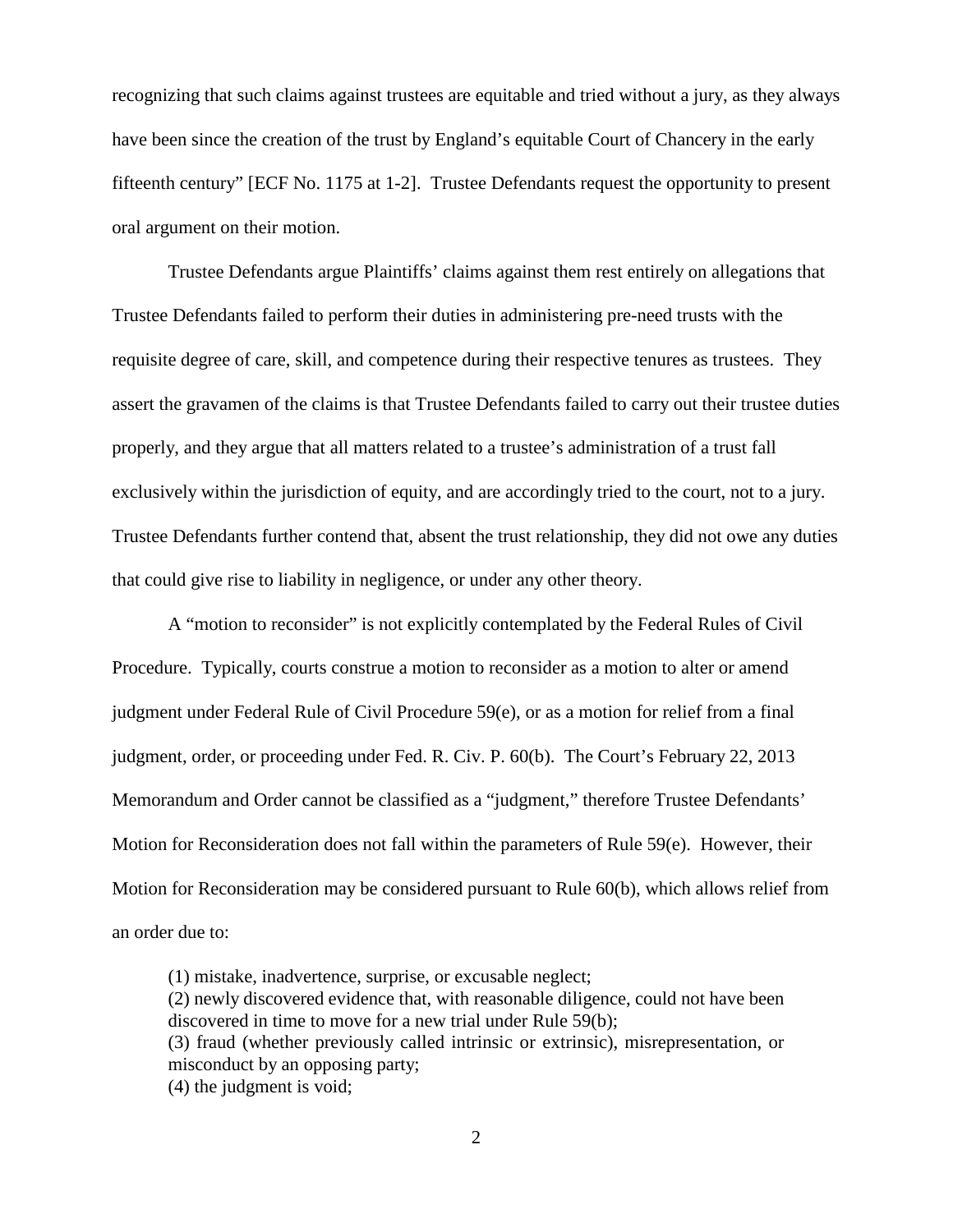(5) the judgment has been satisfied, released or discharged; it is based on an earlier judgment that has been reversed or vacated; or applying it prospectively is no longer equitable; or

(6) any other reason that justifies relief.

Fed. R. Civ. P. 60(b); *see also Elder-Keep v. Aksamit*, 460 F.3d 979, 984 (8th Cir. 2006) ("[W]e have determined that motions for reconsideration are 'nothing more than Rule 60(b) motions when directed at non-final orders.'").

It appears that the applicable ground for the relief Trustee Defendants seek is Rule 60(b)(6)'s catch-all provision, which provides that relief may be granted for "any other reason that justifies relief." The Court begins by noting that the Rule 60(b)(6) catch-all provision is not a vehicle for setting forth arguments that were made or could have been made earlier in the proceedings. *See Broadway v. Norris*, 193 F.3d 987, 989-90 (8th Cir. 1999) ("In their 'motion for reconsideration,' defendants did nothing more than reargue, somewhat more fully, the merits of their claim of qualified immunity. This is not the purpose of Rule 60(b). It authorizes relief based on certain enumerated circumstances (for example, fraud, changed conditions and the like). It is not a vehicle for simple reargument on the merits."). Trustee Defendants' Motion for Reconsideration merely sets forth arguments similar to those made in their original Motion to Strike Plaintiffs' Jury Demand. Although the present Motion is undoubtedly more thorough and cites to more relevant case law, it is clear that Trustee Defendants are doing nothing more than rehashing the same arguments that were previously presented to and rejected by this Court.

Furthermore, the Court finds that Trustee Defendants have failed to demonstrate that relief from this Court's Memorandum and Order is justified. In their Reply, Trustee Defendants sum up their primary argument for reconsideration:

Both sides agree that the threshold issue is whether the two-prong test urged by Plaintiffs, and used by the Court in its February 22, 2013 Order . . . applies to every claim for which a party seeks a jury trial, or only to claims that did not exist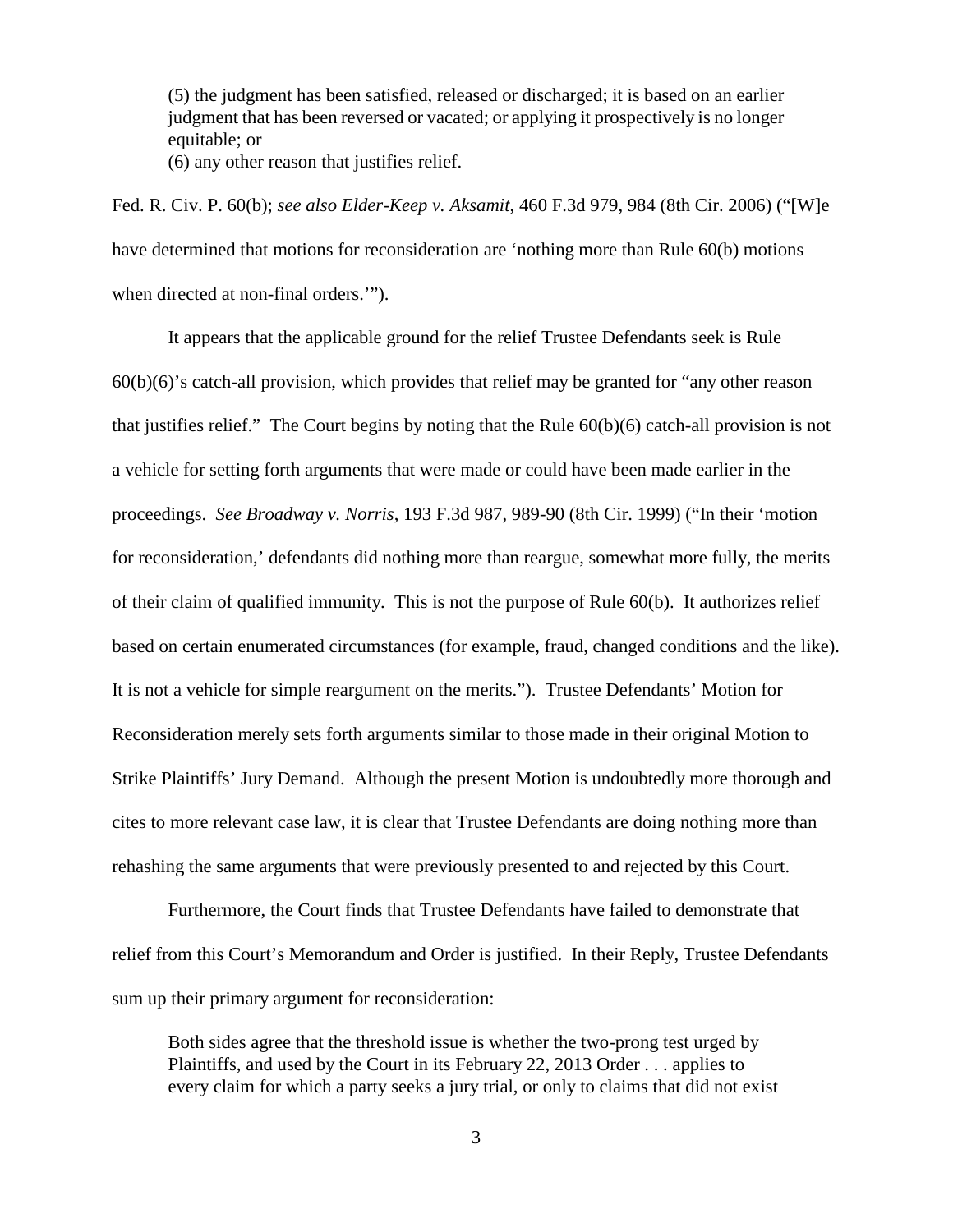in 1791. Contrary to Plaintiffs' arguments and the Court's Order, the test applies only to claims that did not exist in 1791 because the test was created for the sole purpose of assessing whether the modern causes of action (whether created by statute or common law) involve legal or equitable rights.

[ECF No. 1178 at 1]. Trustee Defendants' argument has been considered and rejected by the United States Supreme Court on more than one occasion. In *Ross v. Bernhard*, 396 U.S. 531 (1970), the Supreme Court reversed the Second Circuit's holding that a derivative action was entirely equitable in nature, and that no jury was available to try any part of the derivative action. The Court held that the Seventh Amendment's "right to jury trial attaches to those issues in derivative actions as to which the corporation, if it had been suing in its own right, would have been entitled to a jury." *Id*. at 532-33. In discussing the right to a trial by jury, the Court stated, "The Seventh Amendment question depends on the nature of the issue to be tried rather than the character of the overall action." *Id.* at 538. The *Ross* decision established a framework for federal courts to apply when analyzing jury trial right in civil actions, in which the legal nature of an issue is determined by consideration of: 1) the custom prior to the merger of equity and law with reference to such questions (i.e., the historical nature of the claim); and 2) the remedy sought, whether it is legal or equitable in nature.<sup>1</sup> *Id.* at 538 n.10.

In its analysis, the Supreme Court noted that the shareholders' derivative suit has dual aspects: the stockholder's right to sue on the corporation's behalf, which was historically an equitable matter; and the corporation's claim against directors or third parties, for which the corporation could have demanded a jury trial. *Id.* at 538. The Court then stated, "[L]egal claims

<sup>&</sup>lt;sup>1</sup>The Supreme Court also listed a third consideration, the practical abilities and limitations of juries, but the Court has never relied on this inquiry "as an independent basis for extending the right to a jury trial under the Seventh Amendment." *See Chauffeurs, Teamsters & Helpers, Local No. 391 v. Terry*, 494 U.S. 558, 565 n.4 (1990) (quoting *Tull v. United States*, 481 U.S. 412, 418 n.4 (1987)).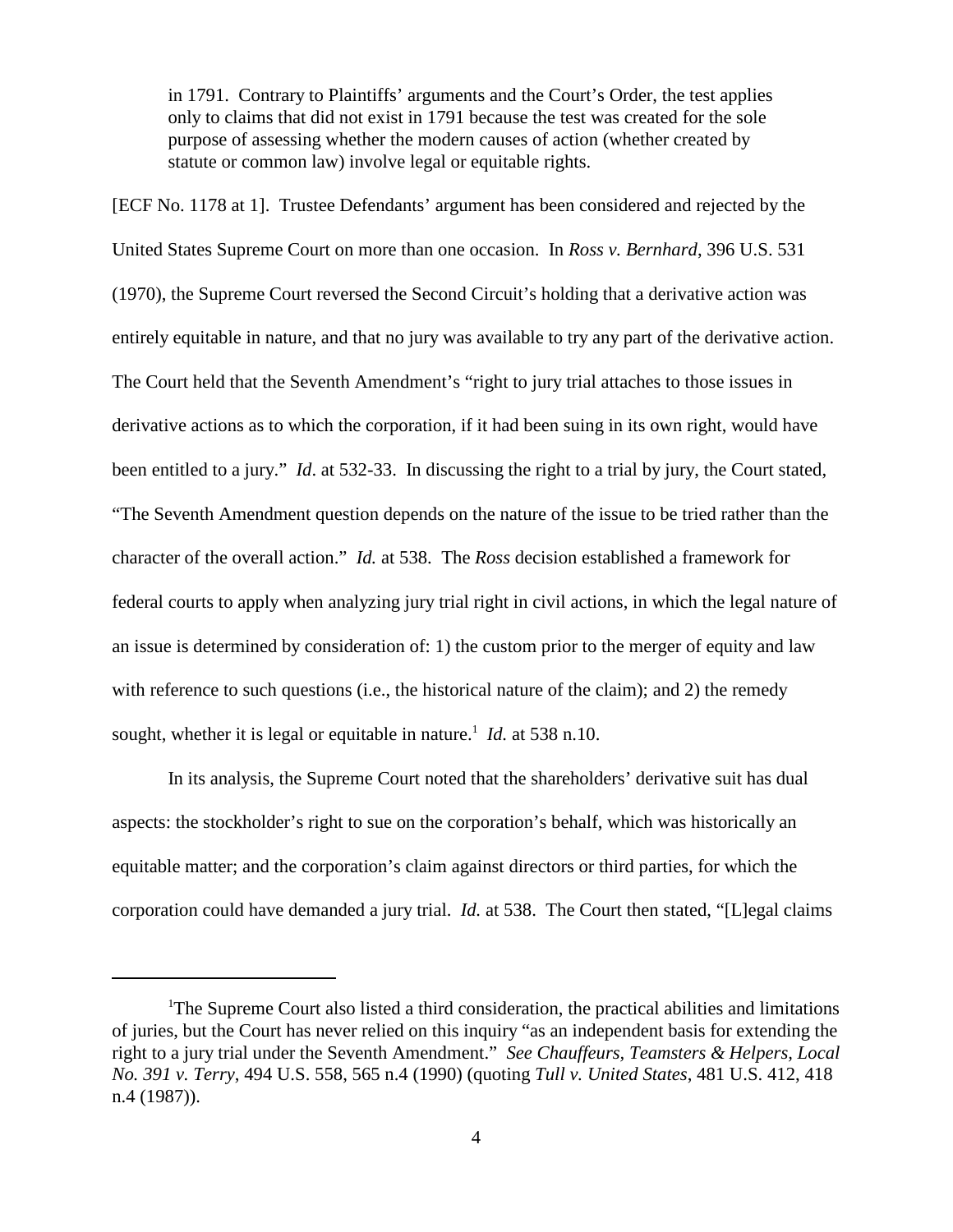are not magically converted into equitable issues by their presentation to a court of equity in a derivative suit." *Id.* The Court then discussed pre-merger custom and procedures, noting that, between 1789 until 1938, the judicial code expressly prohibited courts of equity from entertaining any action for which an adequate remedy at law was available, a provision that served to guard the right to a jury trial. *Id.* at 538-39. Adoption of the Federal Rules of Civil Procedure procedurally combined law and equity; "nothing turns now upon the form of the action or the procedural devices by which the parties happen to come before the court." *Id.* at 540-42. The Court -- observing that, pre-merger, class actions were largely a device of equity and class action plaintiffs had no right to a jury trial even on issues that might have been tried to a jury under other circumstances -- stated that, post-merger, "class action plaintiffs may obtain a jury trial on any legal issues they present." *Id.* at 540-41.

Any confusion as to whether the two-prong test applies only to claims that did not exist in 1791 was clearly dispelled by the Supreme Court in *Chauffeurs, Teamsters & Helpers, Local No. 391 v. Terry*, 494 U.S. 558 (1990). When the Union argued that a backpay award was equitable because it was closely analogous to damages awarded to beneficiaries for a trustee's breach of trust, and that such damages were available only in courts of equity due to their exclusive jurisdiction over actions involving a trustee's breach of his fiduciary duties, the Court stated:

The Union's argument, however, conflates the two parts of our Seventh Amendment inquiry. Under the dissent's approach, if the action at issue were analogous to an 18th-century action within the exclusive jurisdiction of the courts of equity, we would necessarily conclude that the remedy sought was also equitable because it would have been unavailable in a court of law. This view would, in effect, make the first part of our inquiry dispositive. We have clearly held, however, that the second part of the inquiry – the nature of the relief – is more important to the Seventh Amendment determination. The second part of the analysis, therefore, should not replicate the "abstruse historical" inquiry of the first part, but requires consideration of the general types of relief provided by courts of law and equity.